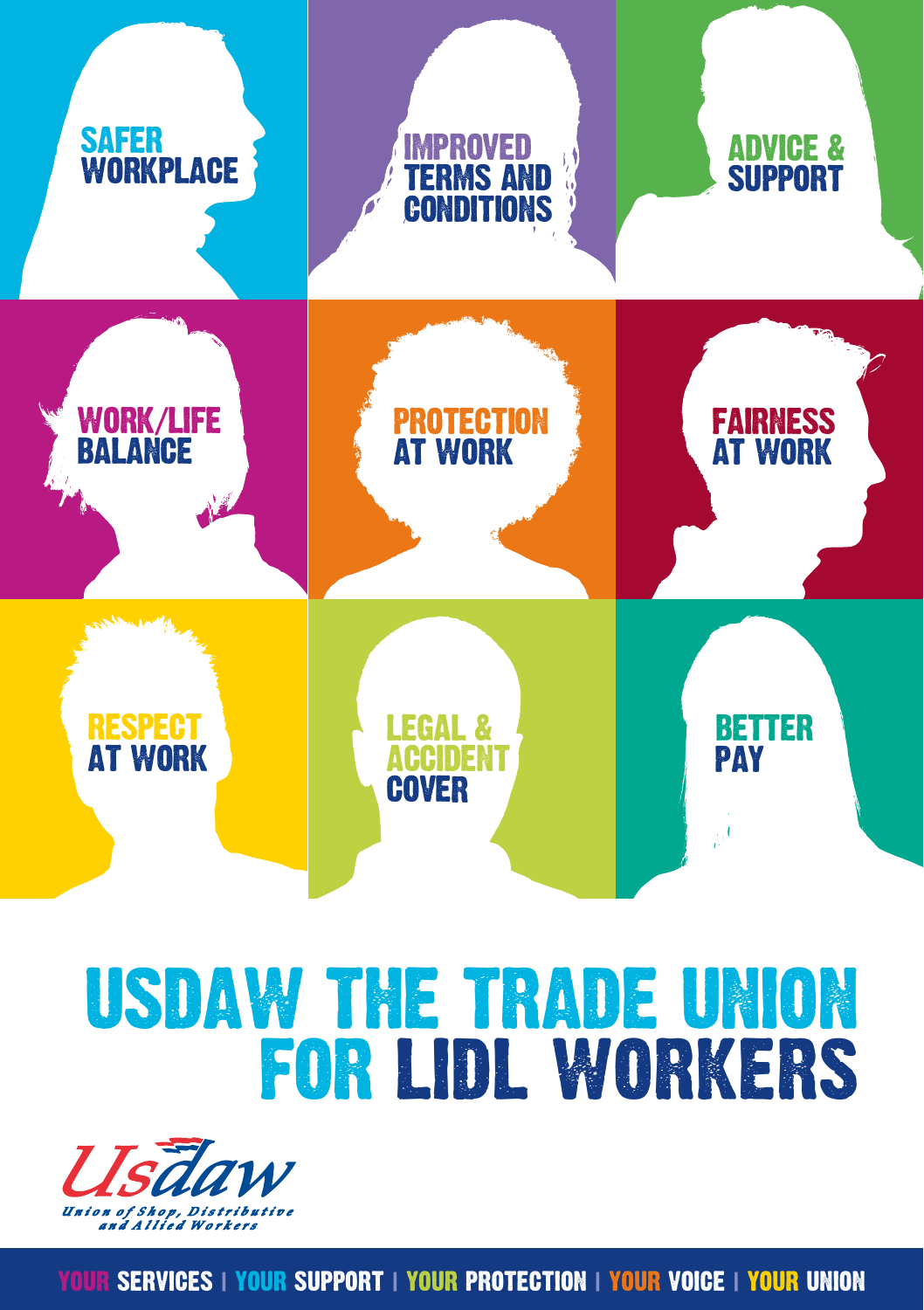

Usdaw is a trade union that **specialises in retail and distribution**. We have over 300,000 members in the retail sector so we understand the challenges that workers in retail face.

We have a strong history of getting the best possible deal for our members, as well as providing top services and benefits such as our free Legal Plus service.

From talking to our members in Lidl, we know you may face difficulties with shift patterns and working hours, and even bullying from managers. Usdaw wants Lidl workers to get a **fairer deal at work**. To achieve this we need you and your colleagues to **join Usdaw**.

By joining Usdaw you can have a **stronger voice at work**. The more members there are at your workplace, the stronger the voice of the Union within Lidl – at both a local and a national level.

Usdaw can provide help if problems arise at work. By joining Usdaw you will get access to professional trade union **advice and support** on any problem at work.

The Union has made a number of approaches to Lidl over trade union rights in the business. So far, Lidl have refused to 'recognise' the trade union. If more Lidl workers join the Union, we will be able to make a stronger case to get Usdaw recognised at all levels of the Lidl business.

More and more Lidl employees are joining the Union. Join online at **www.usdaw.org.uk/lidl**

**Join Usdaw today!**

Paddy Lews

**Paddy Lillis** General Secretary

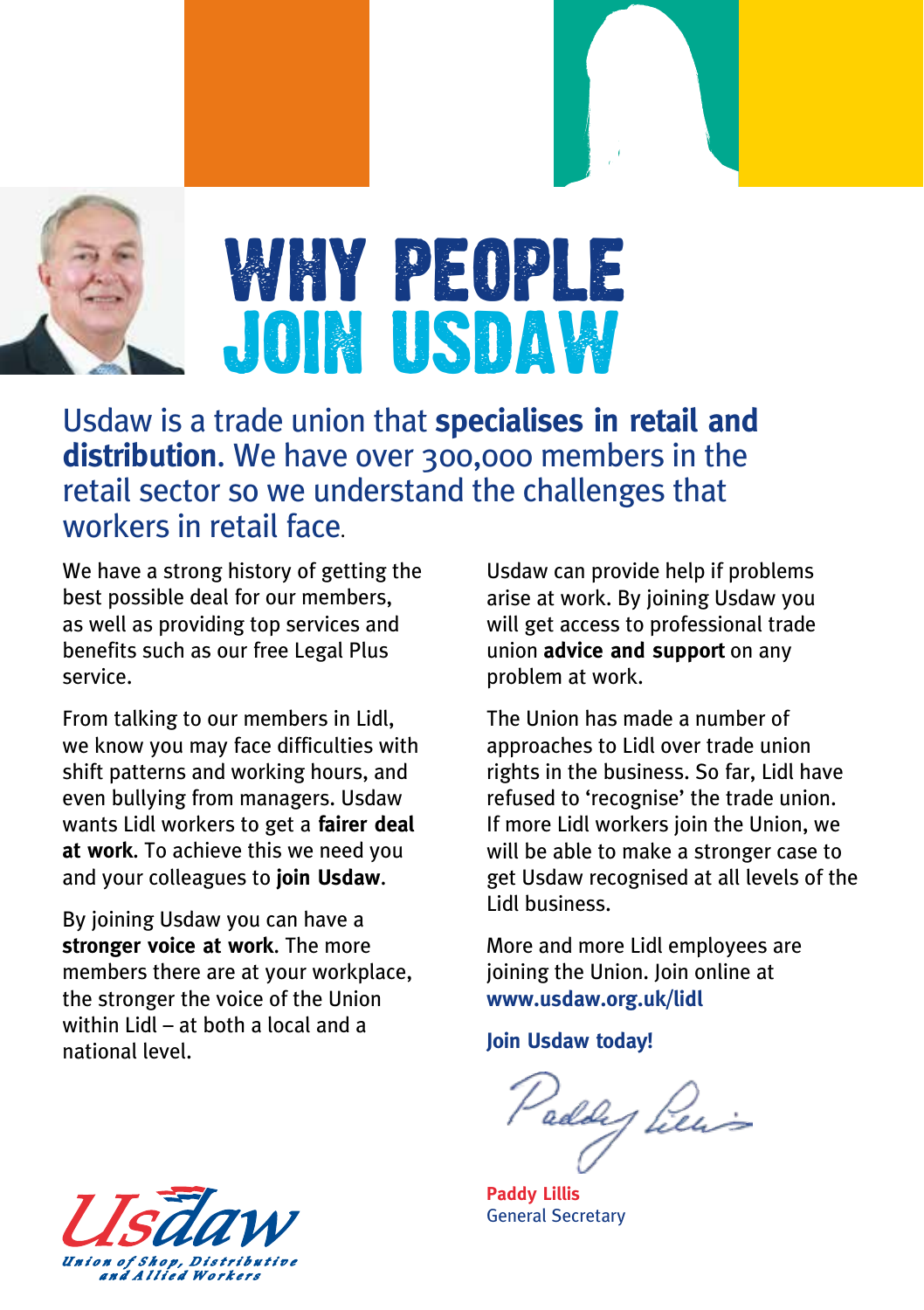## good reasons to join usdaw

#### BETTER PAY

Usdaw negotiates pay on behalf of hundreds of thousands of workers across the retail sector. Getting the best possible deal is our number one aim. Usdaw wants to win negotiating rights at Lidl.

#### IMPROVED TERMS AND CONDITIONS

Trade union organised workplaces have better holiday entitlement, improved pension provision and arrangements for time off work. Usdaw aims to improve the things that matter at work such as holidays, pensions and shift arrangements.

#### WORK/LIFE BALANCE

Usdaw knows that it is important to get a work/life balance that's right for you. You need to know in good time how many hours you will be working and when. Usdaw negotiates to get the fairest possible shift allocation system – shopworkers should get the hours they need and know well in advance when those hours will be.

#### SAFER WORKPLACE

You are twice as likely to have an accident in a workplace where there isn't a trade union. Usdaw makes sure safety at work is taken seriously. The Union works to spot potential hazards and get things changed for the better.

#### PROTECTION AT WORK

By ensuring that members have strong advice and support, Usdaw is able to protect people at work and resolve issues before they become major problems. Without a union you are on your own and will get a worse deal if faced with changes at work.

#### RESPECT AT WORK

Usdaw believes that managers should treat employees with respect – there must be no place for bullying in the workplace. Usdaw also runs a major Freedom From Fear national campaign calling on shoppers to show respect to shopworkers.

#### FAIRNESS AT WORK

Usdaw organised workplaces are fairer workplaces. Usdaw aims to secure support for family friendly policies and flexible working arrangements that work for employees.

#### LEGAL & ACCIDENT COVER

Usdaw's legal service wins millions in compensation each year for members. Our legal service is entirely free to members – you don't pay a penny. No one plans to have an accident but if you do Usdaw will help you with your claim for compensation for any accident. We'll also provide you with free legal advice on any issue.

#### ADVICE & SUPPORT

Usdaw Officials are available to advise Usdaw members when you need it. The Union employs specialists in employment law, pensions, and health and safety to support and help members.

#### YOUR VOICE

Usdaw gives you a stronger voice at work. Together, we can make the business listen to the voice of the workforce.

For more information or to join the Union visit **www.usdaw.org.uk/lidl**

**Your membership details will be confidential between you and the Union and won't be passed on to your employer.**